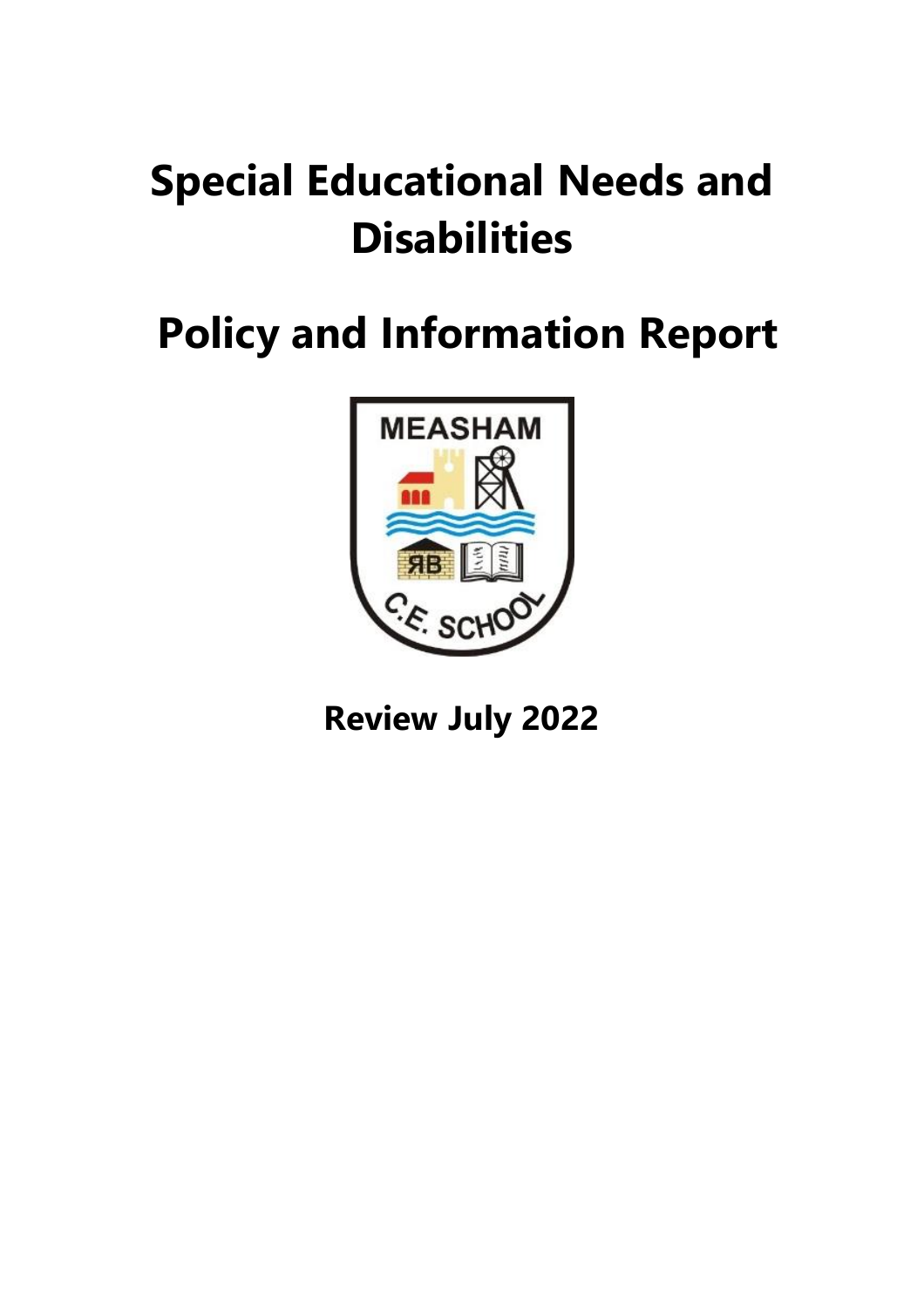# **Contents**

**…………………………………………………………………………………………………………………………….**

# **1. Aims**

Our SEN policy and information report aims to:

- Set out how our school will support and make provision for pupils with special educational needs and disabilities (SEND)
- Explain the roles and responsibilities of everyone involved in providing for pupils with SEN

## **1.1 Vision, values and broader aims**

At Measham CE Primary School, we are proud to provide a safe, stimulating and inclusive learning environment where every member of our community is valued, respected and made to feel welcome within our mainstream setting. It is our ethos that all children have an equal right to a full and rounded education and to enjoy high quality learning experiences through which they are able to achieve their full potential.

We use our best endeavours to secure special educational provision for pupils for whom this is required, that is 'additional to and different from' that provided within the differentiated curriculum to better respond to the four areas of need identified in the new Code of Practice (September 2014):

- Communication and Interaction
- Cognition and Learning
- Social, Mental and Emotional Health
- Sensory/Physical

The four categories that the school caters for can be classified into core, additional and high needs, where some children only require minimal interventions and support while others need additional support to raise the level of their learning. A few children, generally those who have existing Education Health and Care Plans (EHCP) require high needs.

At Measham CE Primary School we:

- Provide every child with access to a broad and balanced education. This includes the National Curriculum in line with the Special Educational Needs Code of Practice
- Promote independence, equality and consideration for others
- Ensure that we celebrate the wide range of our pupils' achievement
- Request, monitor and respond to parents/carers and pupils' views in order to evidence high levels of confidence and partnership
- Ensure a high level of staff expertise to meet pupil need, through well targeted continuing professional development (CPD)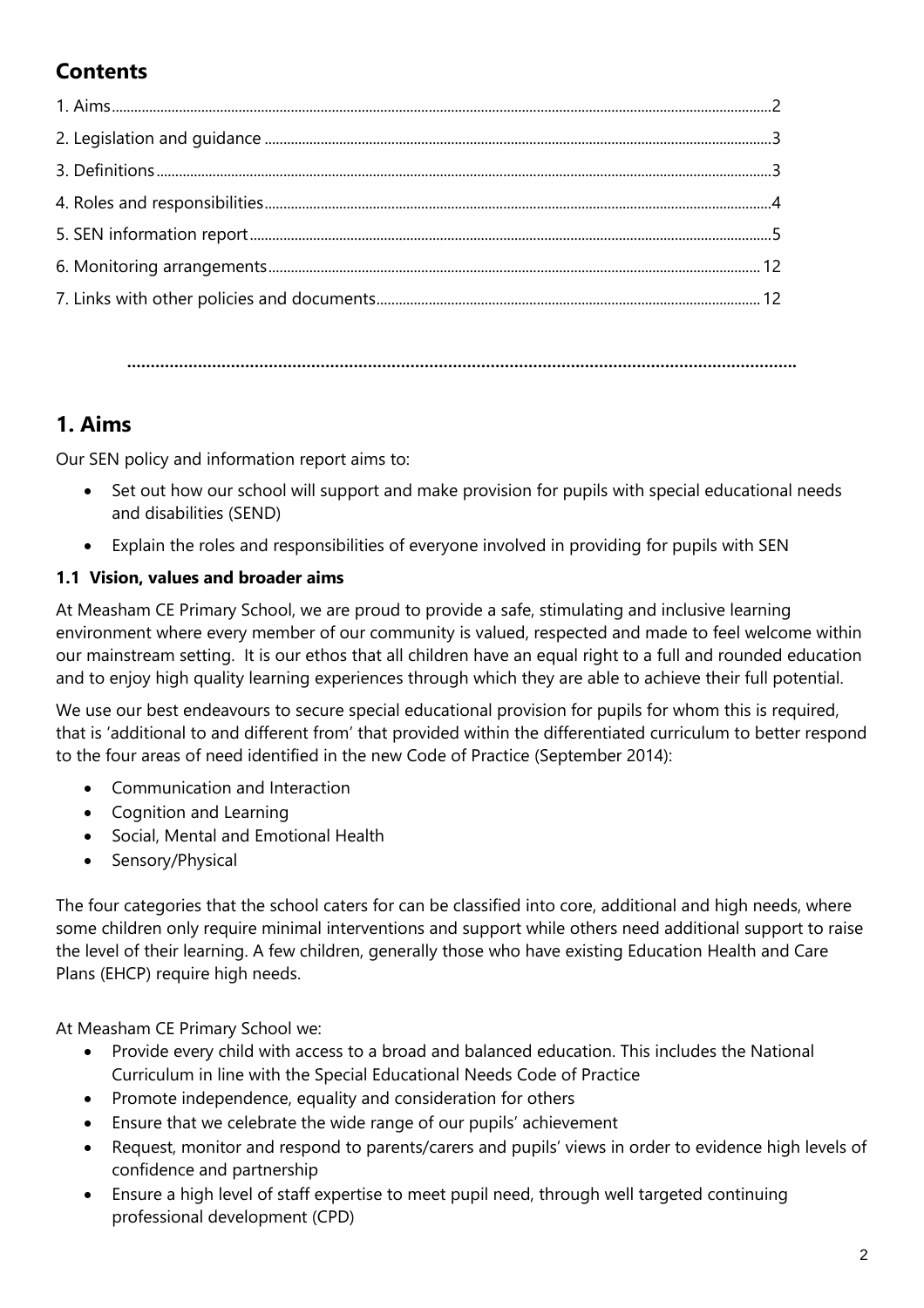Work in cooperation and productive partnerships with the Local Authority and other outside agencies, to ensure there is a multi-professional approach to meeting the needs of all vulnerable learners

### **1.2 Objectives**

- Staff members seek to identify the needs of pupils with SEN as early as possible. This is most effectively done by gathering information from parents, education, health and care services (and feeding schools or early years settings) prior to the child's entry into the school. Where needs have not been previously identified staff have an obligation to report observations to the SENCO.
- Monitor the progress of all pupils in order to aid the identification of pupils with SEND. Continuous monitoring of those pupils with SEND by their teachers will help to ensure that they are able to reach their potential.
- Make appropriate provision to overcome all barriers to learning and ensure pupils with SEND have full access to the National Curriculum. This will be co-ordinated by the SENCO and Headteacher, and will be carefully monitored and regularly reviewed in order to ensure that individual targets are being met and all pupils' needs are catered for.
- Work with parents to gain a better understanding of their child, and involve them in all stages of their child's education. This includes supporting them in terms of understanding SEND procedures and practices and providing regular feedback on their child's progress.
- Work with and in support of outside agencies when the pupils' needs cannot be met by the school alone. At Measham CE, some of these services currently include Education Psychology Service, Speech and Language Therapy, Outreach - Forest Way Teaching School Alliance and Hearing Support Service.
- Create a school environment where pupils can contribute to their own learning by encouraging relationships with adults in school where pupils feel safe to voice their opinions of their own needs, and carefully monitoring the progress of all pupils at regular intervals. Pupil participation is encouraged through school by wider opportunities such as membership of the School Council, affiliation with sports teams and other clubs, or taking part in school plays.

# **2. Legislation and guidance**

This policy and information report is based on the statutory Special Educational Needs and Disability [\(SEND\) Code of Practice](https://www.gov.uk/government/uploads/system/uploads/attachment_data/file/398815/SEND_Code_of_Practice_January_2015.pdf) and the following legislation:

- [Part 3 of the Children and Families Act 2014](http://www.legislation.gov.uk/ukpga/2014/6/part/3), which sets out schools' responsibilities for pupils with SEN and disabilities
- [The Special Educational Needs and Disability Regulations 2014,](http://www.legislation.gov.uk/uksi/2014/1530/contents/made) which set out schools' responsibilities for education, health and care (EHC) plans, SEN co-ordinators (SENCOs) and the SEND information report

This policy also complies with our funding agreement and articles of association.

# **3. Definitions**

A Pre-School or school aged pupil has SEND if they have a learning difficulty or disability which calls for special educational provision to be made for them (section 20 of the Children and Families Act 2014).

They have a learning difficulty or disability if they have: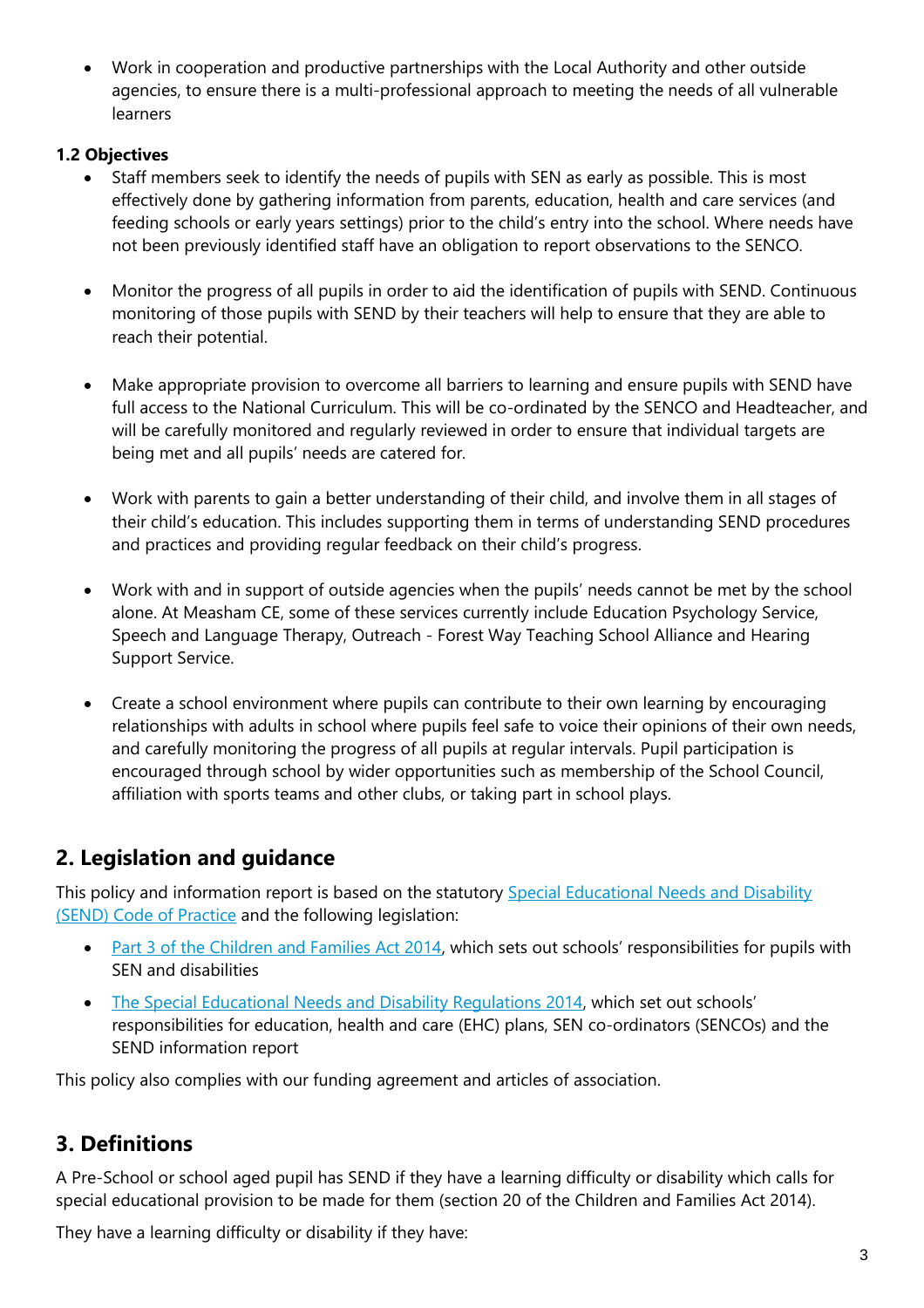- A significantly greater difficulty in learning than the majority of others of the same age, or
- A disability which prevents or hinders them from making use of facilities of a kind generally provided for others of the same age in mainstream schools

Special educational provision is educational or training provision that is additional to, or different from, that made generally for other children or young people of the same age by mainstream schools.

# **4. Roles and responsibilities**

# **4.1 The SENCO**

The SENCO is Mrs Becca Pope and can be contacted on 01530 271079

They will:

- Work with the Headteacher and SEN governor to determine the strategic development of the SEN policy and provision in the school
- Have day-to-day responsibility for the operation of this SEN policy and the co-ordination of specific provision made to support individual pupils with SEN, including those who have EHC plans
- Provide professional guidance to colleagues and work with staff, parents, and other agencies to ensure that pupils with SEN receive appropriate support and high quality teaching
- Advise on the graduated approach to providing SEN support
- Advise on the deployment of the school's delegated budget and other resources to meet pupils' needs effectively
- Be the point of contact for external agencies, especially the local authority and its support services
- Liaise with potential next providers of education to ensure pupils and their parents are informed about options and a smooth transition is planned
- Work with the headteacher and governing board to ensure that the school meets its responsibilities under the Equality Act 2010 with regard to reasonable adjustments and access arrangements
- Ensure the school keeps the records of all pupils with SEN up to date

# **4.2 The SEN Governor**

The SEN Governor will:

- Help to raise awareness of SEN issues at governing board meetings
- Monitor the quality and effectiveness of SEN and disability provision within the school and update the governing board on this
- Work with the Headteacher and SENCO to determine the strategic development of the SEN policy and provision in the school

#### **4.3 The Headteacher**

The Headteacher will:

- Work with the SENCO and SEN governor to determine the strategic development of the SEN policy and provision in the school
- Have overall responsibility for the provision and progress of learners with SEN and/or a disability

# **4.4 Class teachers**

Each class teacher is responsible for: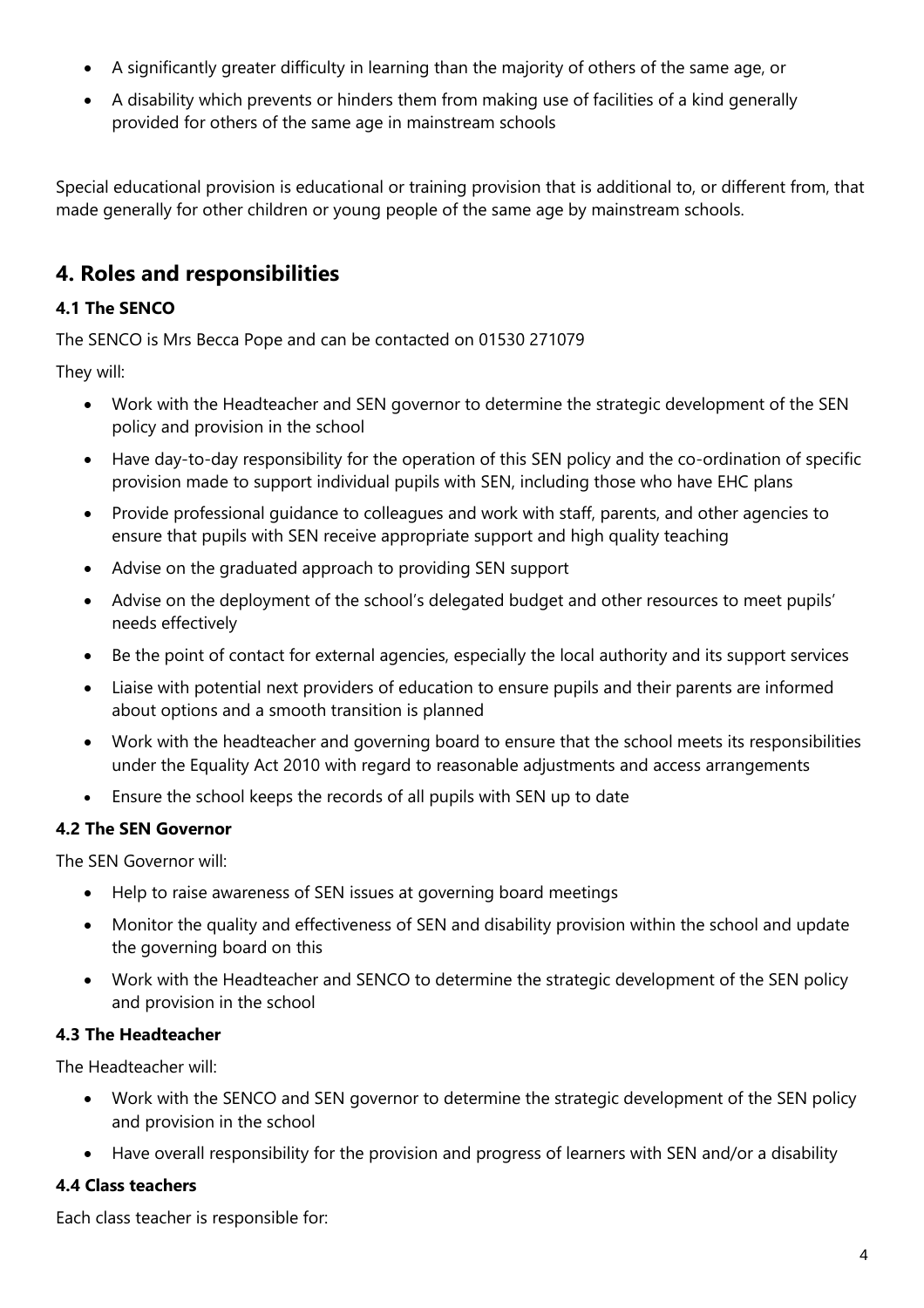- The progress and development of every pupil in their class
- Working closely with any teaching assistants or specialist staff to plan and assess the impact of support and interventions and how they can be linked to classroom teaching
- Working with the SENCO to review each pupil's progress and development and decide on any changes to provision
- Ensuring they follow this SEN policy

#### **4.5 Pre-School**

The Pre-School leaders are responsible for:

- The progress and development of every child in their setting
- Working closely with specialist staff to plan and assess the impact of support and interventions and how they can be linked to the provision
- Working with the SENCO to review each child's progress and development and decide on any changes to provision
- Ensuring they follow this SEN policy

# **5. SEN information report**

#### **5.1 The kinds of SEN that are provided for**

Our school currently provides additional and/or different provision for a range of needs, including:

- Communication and interaction, for example, autistic spectrum disorder, Asperger's Syndrome, speech and language difficulties
- Cognition and learning, for example, dyslexia, dyspraxia,
- Social, emotional and mental health difficulties, for example, attention deficit hyperactivity disorder (ADHD),
- Sensory and/or physical needs, for example, visual impairments, hearing impairments, processing difficulties, epilepsy
- Moderate/severe/profound and multiple learning difficulties

#### **5.2 Identifying pupils with SEN and assessing their needs**

We will assess each pupil's current skills and levels of attainment on entry, which will build on previous settings and Key Stages, where appropriate. Class teachers will make regular assessments of progress for all pupils and identify those whose progress:

- Is significantly slower than that of their peers starting from the same baseline
- Fails to match or better the child's previous rate of progress
- Fails to close the attainment gap between the child and their peers
- Widens the attainment gap

This may include progress in areas other than attainment, for example, social needs. Pre-School staff will observe and monitor any concerns and pass onto the SENCO.

Slow progress and low attainment will not automatically mean a pupil is recorded as having SEN.

When deciding whether special educational provision is required, we will start with the desired outcomes, including the expected progress and attainment, and the views and the wishes of the pupil and their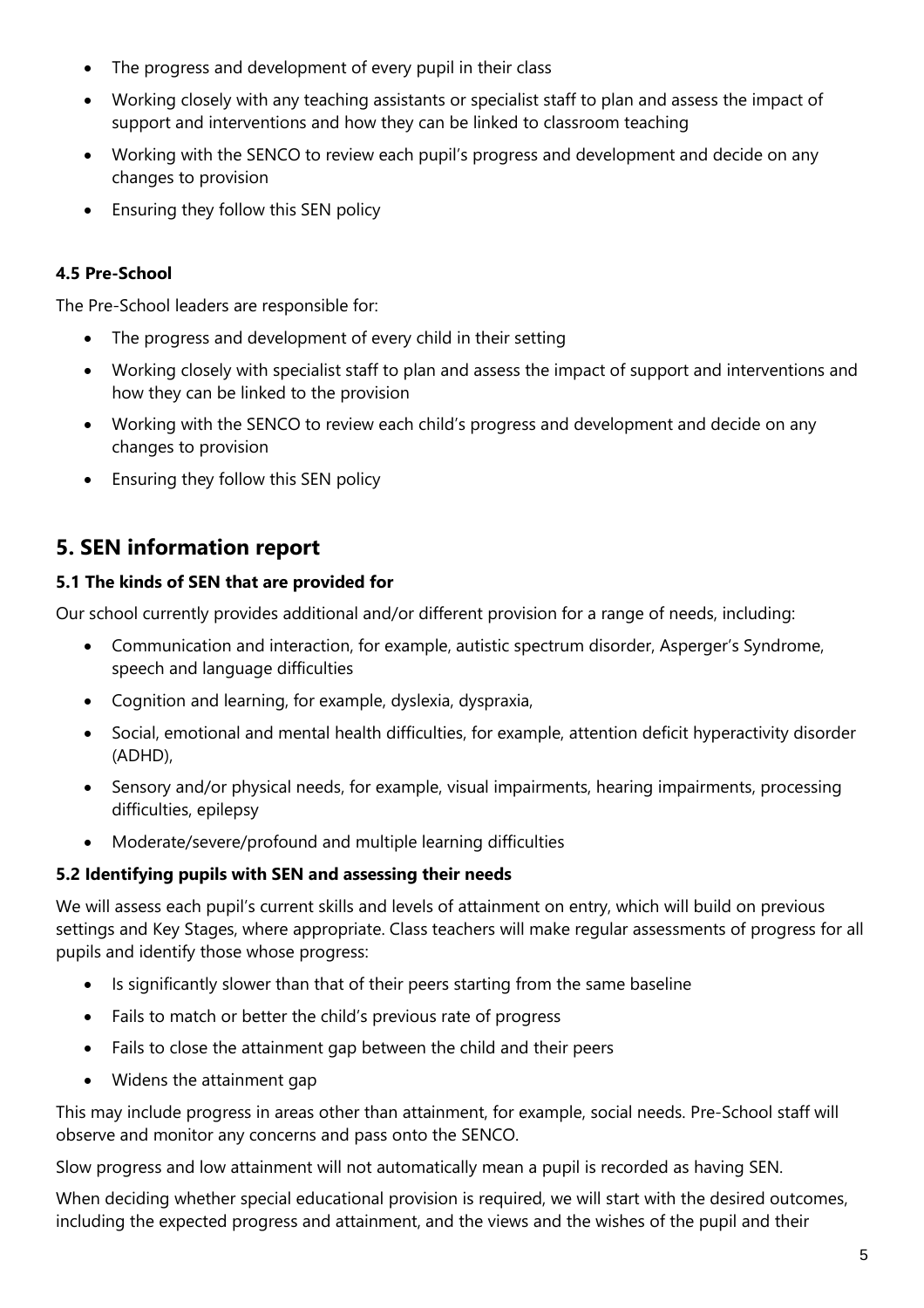parents. We will use this to determine the support that is needed and whether we can provide it by adapting our core offer, or whether something different or additional is needed.

## **5.3 Consulting and involving pupils and parents**

We will have an early discussion with the pupil and their parents when identifying whether they need special educational provision. These conversations will make sure that:

- Everyone develops a good understanding of the pupil's areas of strength and difficulty
- We take into account the parents' concerns
- Everyone understands the agreed outcomes sought for the child
- Everyone is clear on what the next steps are

Notes of these early discussions will be added to the pupil's record and given to their parents.

We will formally notify parents when it is decided that a pupil will receive SEN support.

Children are consulted and their views are sought whilst at Measham CE Primary School. We ensure that Pupils, with SEND in particular, are asked about their own strengths and areas for development.

Each pupil completes a one-page Profile and this information is shared with all staff who work at Measham CE Primary School. This is regularly updated following reviews with both the pupil and their parents.

#### **5.4 Assessing and reviewing pupils' progress towards outcomes**

We will follow the graduated approach and the four-part cycle of **assess, plan, do, review**.

The class teacher will work with the SENCO to carry out a clear analysis of the pupil's needs. This will draw on:

- The teacher's assessment and experience of the pupil
- Their previous progress and attainment and behaviour
- Other teachers' assessments, where relevant
- The individual's development in comparison to their peers and national data
- The views and experience of parents
- The pupil's own views
- Advice from external support services, if relevant

The assessment will be reviewed regularly in line with the SEN Code of Practice 2014.

All teachers and support staff who work with the pupil will be made aware of their needs, the outcomes sought, the support provided, and any teaching strategies or approaches that are required. We will regularly review the effectiveness of the support and interventions and their impact on the pupil's progress.

#### **5.5 School request for Education, Health Care Plan (EHCP)**

Where, despite the school having taken relevant and purposeful action to identify, assess and meet the needs of a child or young person, the child or young person has not made acceptable or expected progress, the school or parents should consider requesting an Education, Health and Care needs assessment.

Where a request is made to the LA, the pupil will have demonstrated significant cause for concern and the school will provide written evidence to the LA detailing:

- The school's action plan
- SEND Support Plans for the pupil
- Records of regular reviews and their outcomes
- The pupil's health including the pupil's medical history where relevant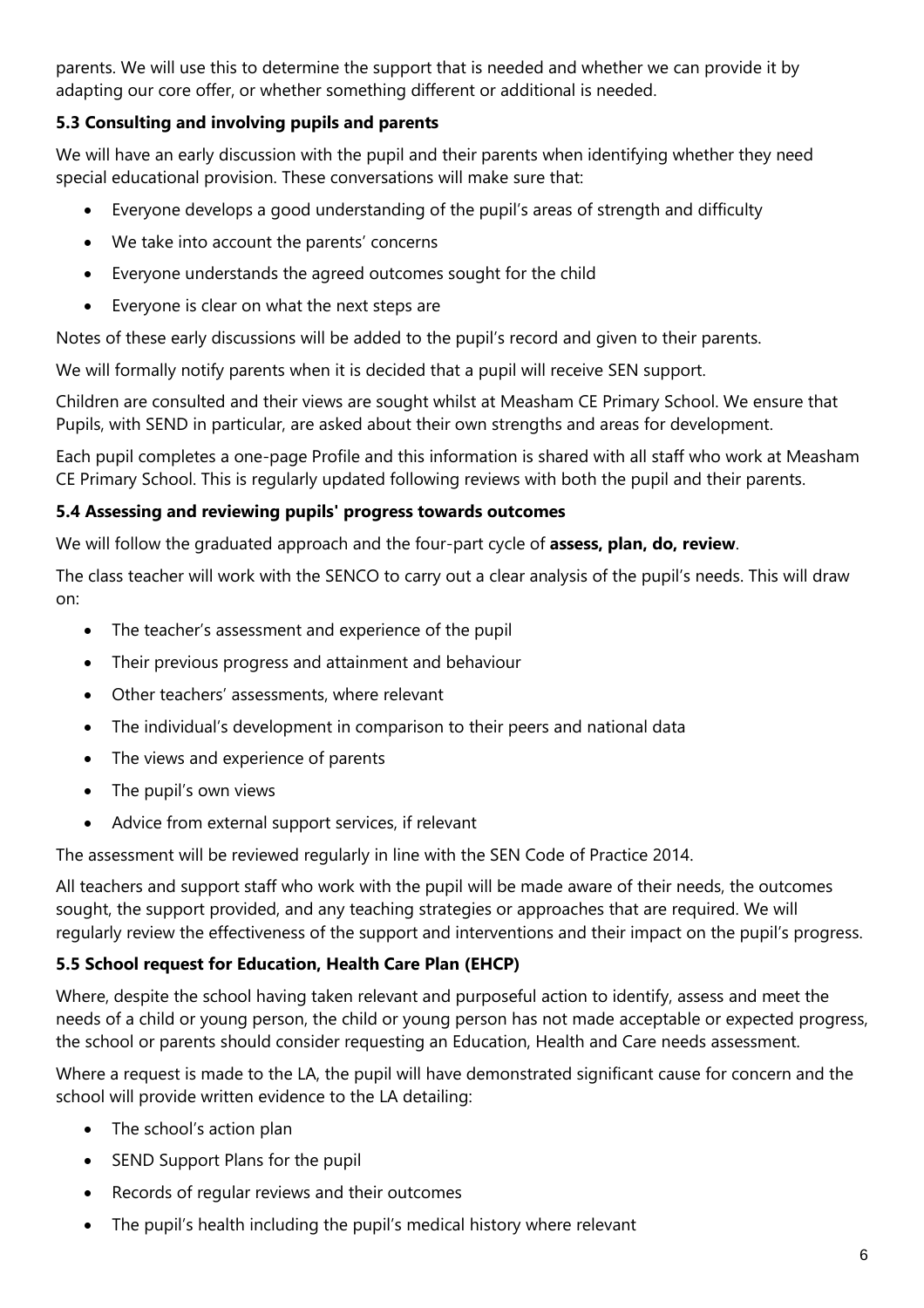- Current progress and attainment in English and Mathematics
- Educational and other assessments, for example from an advisory specialist support teacher and/or Educational Psychologist
- Views of the parents and the pupil
- Involvement from other professionals as appropriate
- Any involvement by Social Services

#### **5.6 Supporting pupils moving between phases and preparing for adulthood**

We will share information with the school, college, or other setting the pupil is moving to. We will agree with parents and pupils which information will be shared as part of this.

In addition:

- SENCO of new setting to attend Year 6 Annual Reviews
- Additional parent/child transfer arrangements made if requested
- Additional transition day for pupils with SEN to meet other students, become more familiar with the building and meet key staff before induction day
- Transition materials between class/school phases
- Phased/flexible entry when moving from Nursery provision to EYFS if required
- Pre-school visit by SENCO and class teacher where additional needs have been identified

#### **5.7 Our approach to teaching pupils with SEN**

Teachers are responsible and accountable for the progress and development of all the pupils in their class.

High quality teaching is our first step in responding to pupils who have SEN. This will be differentiated for individual pupils following specialist advice and support from external agencies including Educational Psychologists, Autism Outreach support, Speech and Language Therapists.

We will also provide the following interventions and support:

#### **Communication and interaction difficulties:**

- Speech and language therapy support (SALT)
- Social skills groups
- Autism Outreach Team involvement
- Hearing Impaired service
- Visually Impaired service

#### **Behaviour and emotional support:**

- Review meetings between school and parents
- Liaison with Supporting Leicestershire Families
- Links with CAMHS, Community Paediatrician
- Monthly appointment for parents with Community Health Practitioner
- LSA with ELSA accreditation with the Local Authority deployed across the school
- Independent inclusion team to meet with students and parents

#### **Physical support:**

- Adaptation of the school building to facilitate access to the school
- Risk assessments completed
- Emergency evacuation plan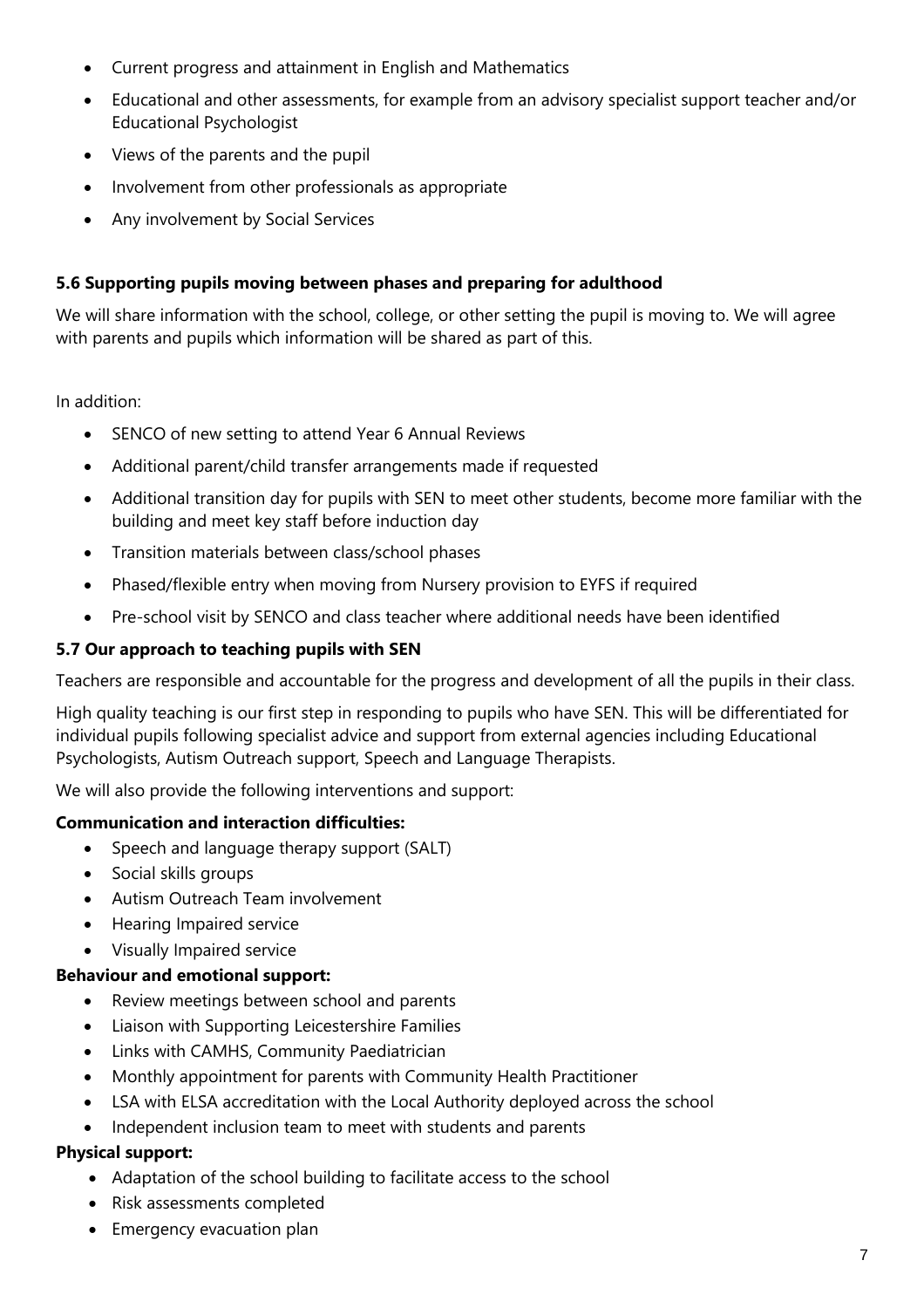Physiotherapist/Occupational therapy advice and support where appropriate

#### **Internal:**

- Wheelchair access to all internal areas
- Toilets and shower facility available for disabled pupils and adults
- Grab handles installed in disabled toilet

#### **External:**

- Wheelchair access to most areas
- Single level paths around outside of building
- Classrooms are wheel chair accessible

#### **5.8 Adaptations to the curriculum and learning environment**

We make the following adaptations to ensure all pupils' needs are met:

- Differentiating our curriculum to ensure all pupils are able to access it, for example, by grouping, 1:1 work, teaching style, content of the lesson, etc.
- Adapting our resources and staffing
- Using recommended aids, such as laptops, coloured overlays, visual timetables, larger font, etc.
- Differentiating our teaching, for example, giving longer processing times, pre-teaching of key vocabulary, reading instructions aloud, etc.
- Regular opportunities for teaching staff and support staff to meet with parents/share information relating to the progress and achievement of their child.
- Auditory and/or visual requirements will be provided for as required e.g. visualizer and seating in class
- Regular reviews of access arrangements are made which include both physical and academic considerations
- Team around the family meetings (TAF) are held to support where necessary
- Pre-transition meetings to ensure smooth entry to secondary setting are offered
- Referrals to outside agencies for more specialist support are made when required

#### **5.9 Additional support for learning**

Deployment of additional teaching assistants:

Teaching assistants will support pupils on a 1:1 basis when delivering individually tailored program of work/targets/strategies advised by external agency

Teaching assistants will support pupils in small groups when delivering school based intervention strategies We work with the following agencies to provide support for pupils with SEN:

- Educational Psychologists
- Speech and Language Therapy
- Supporting Leicestershire Families
- Autism Outreach Team
- Specialist Teaching Services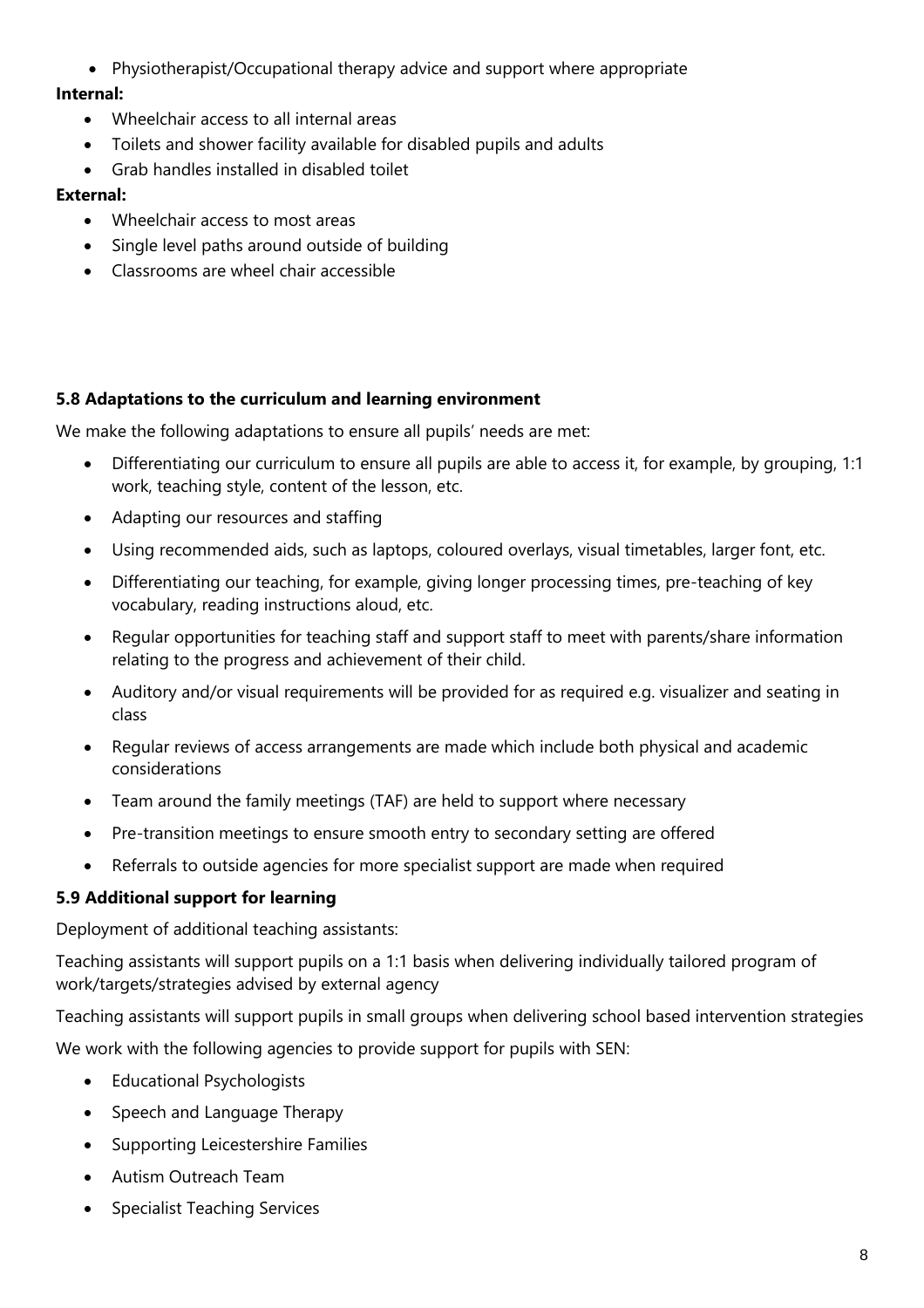- Local Authority medical teams and practitioners
- Community Health Practitioner
- Outreach Forest Way Teaching School Alliance

# **5.10 Expertise and training of staff**

At Measham CE Primary School all teachers are responsible for SEND provision in the school:

- All teaching staff are given initial transition information, pupil's individual targets, one page profiles and support strategies are discussed before the start of the new academic year. This information is also discussed and agreed directly with parents.
- Structured end of year handover meetings are held between all essential and appropriate staff across the key stages
- Regular meetings are held with teachers and Learning Support Assistants to discuss pupil progress, concerns and support strategies
- Training for specific learning difficulties is offered as required e.g. dyslexia. All staff have completed Level One Autism Spectrum Disorder training
- Regular first aid training and updates take place
- Medical training in the use of Epipens etc. is offered as required
- Training is offered to lunch supervisors as needs arise

# **5.11 Securing equipment and facilities**

All pupils with SEND will have access to Element 1 (£4000 per pupil as a basic entitlement within school delegated budget) and Element 2 of a school's budget (Additional funding through the school's delegated national SEN budget - £6000 of additional support per pupil). For those with the most complex needs, additional funding 'Top Up' Funding may be required above the £6000 of Element 2 to meet the needs of the assessed pupil – this is centrally retained by the Local Authority.

The SENCO is responsible for the operational management of the specified and agreed resourcing for special needs provision within the school, including the provision for children with statements of special educational needs and Education Health and Care plans.

The Headteacher informs the governing body of how the funding allocated to support Special Educational Needs has been employed. The Headteacher and the SENCO meet termly to agree on how to use funds directly related to statements of special educational needs and Education, Health and Care Plans.

# **5.11 Evaluating the effectiveness of SEN provision**

We evaluate the effectiveness of provision for pupils with SEN by:

- Reviewing pupils' individual progress towards their goals each term
- Reviewing the impact of interventions at regular and frequent intervals
- Discussions with pupils and parents
- Monitoring by the SENCO
- Using provision maps to measure progress
- Holding annual reviews for pupils with EHC plans
- Holding termly meetings with parents and pupils to review individual targets and progress

#### **5.13 Enabling pupils with SEN to engage in activities available to those in the school who do not have SEN**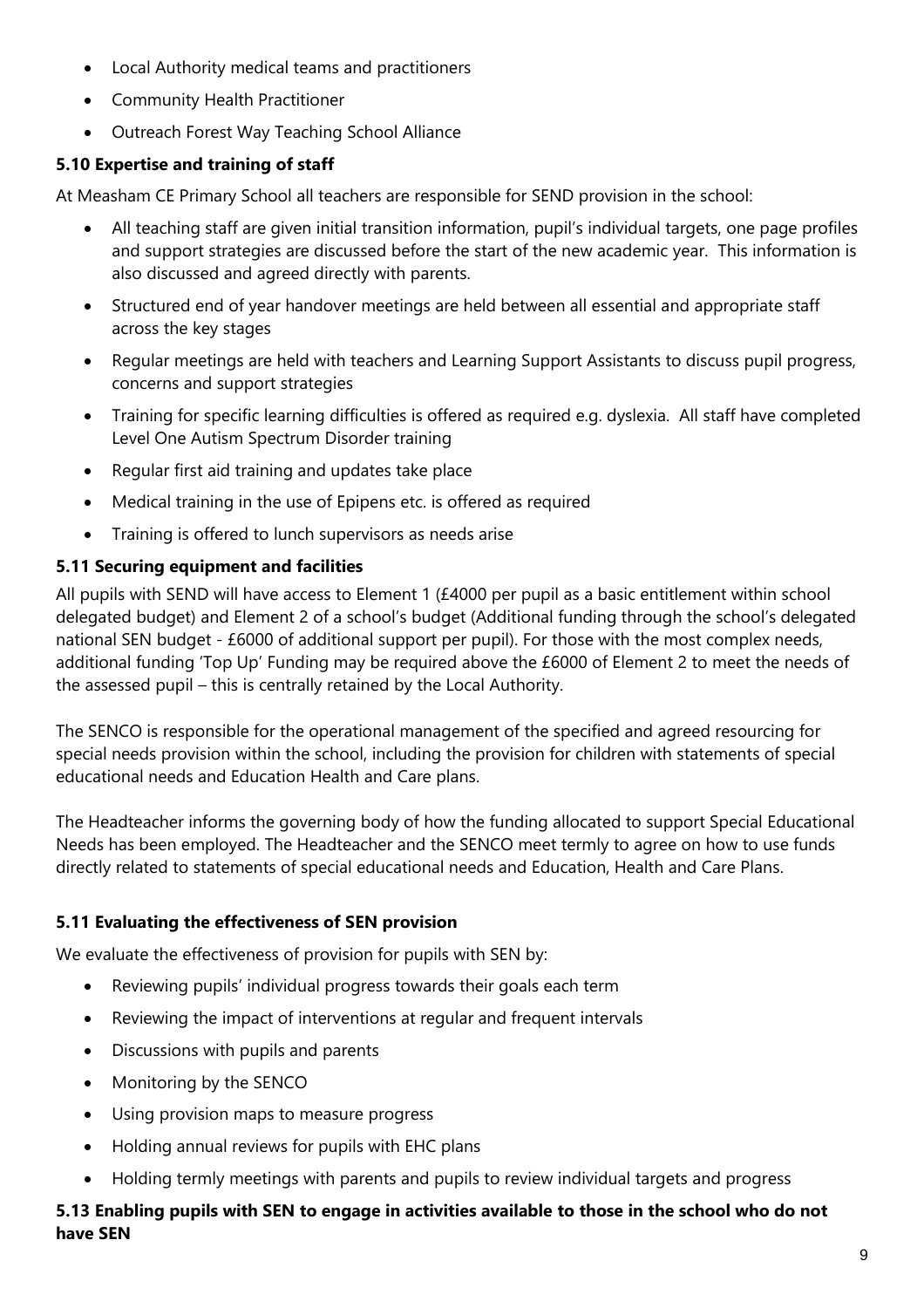All of our extra-curricular activities and school visits are available to all our pupils, including our before-and after-school clubs

All educational visits are risk assessed to ensure there is access for children with SEN wherever possible

All pupils are encouraged to go on our residential trip(s) to France/Wales

All pupils are encouraged to take part in sports day/school plays/special workshops, etc.

No pupil is ever excluded from taking part in these activities because of their SEN or disability

Additional support is provided where required

## **5.14 Support for improving emotional and social development**

We provide support for pupils to improve their emotional and social development in the following ways:

- Initial support from the class teacher
- Liaison with the SENCO
- Access to support from the inclusion team
- Team around the family meetings (TAF) are held to offer support where necessary
- Pre transition meetings to ensure smooth entry to new year groups within the school setting and secondary setting
- LSA with ELSA accreditation with the Local Authority
- We have a zero tolerance approach to bullying.

# **5.15 Working with other agencies**

For all children with SEN, support and advice is available from the school SENCO. The school seeks advice and guidance from other professionals and involves them in the planning and delivery of support for pupils with SEN where required.

The school builds strong working relationships and links with external support services in order to fully support our SEN pupils and aid school inclusion and believes that sharing knowledge and information with outside agencies is crucial in securing effective and successful SEN provision within our school.

We will therefore invite and seek specialist advice, support and training from external SEN services where necessary in the identification and assessment of, and provision for, SEN.

For example, outside agencies may become involved if the child:

- Continues to make little or no progress in specific areas over a long period
- Continues working at National Curriculum levels substantially below that expected of children of a similar age.
- Continues to have difficulty in developing Literacy and Mathematical skills
- Has emotional or behavioural difficulties which regularly and substantially interfere with the child's own learning or that of the class group
- Has sensory or physical needs and requires additional specialist equipment or regular advice or visits by a specialist service
- Has ongoing communication or interaction difficulties that impede the development of social relationships and cause substantial barriers to learning
- Despite having received intervention, the child continues to fall behind the level of his/her peers

The SENCO is the designated person responsible for liaising with the following:

- Educational Psychology Service
- Supporting Leicestershire Families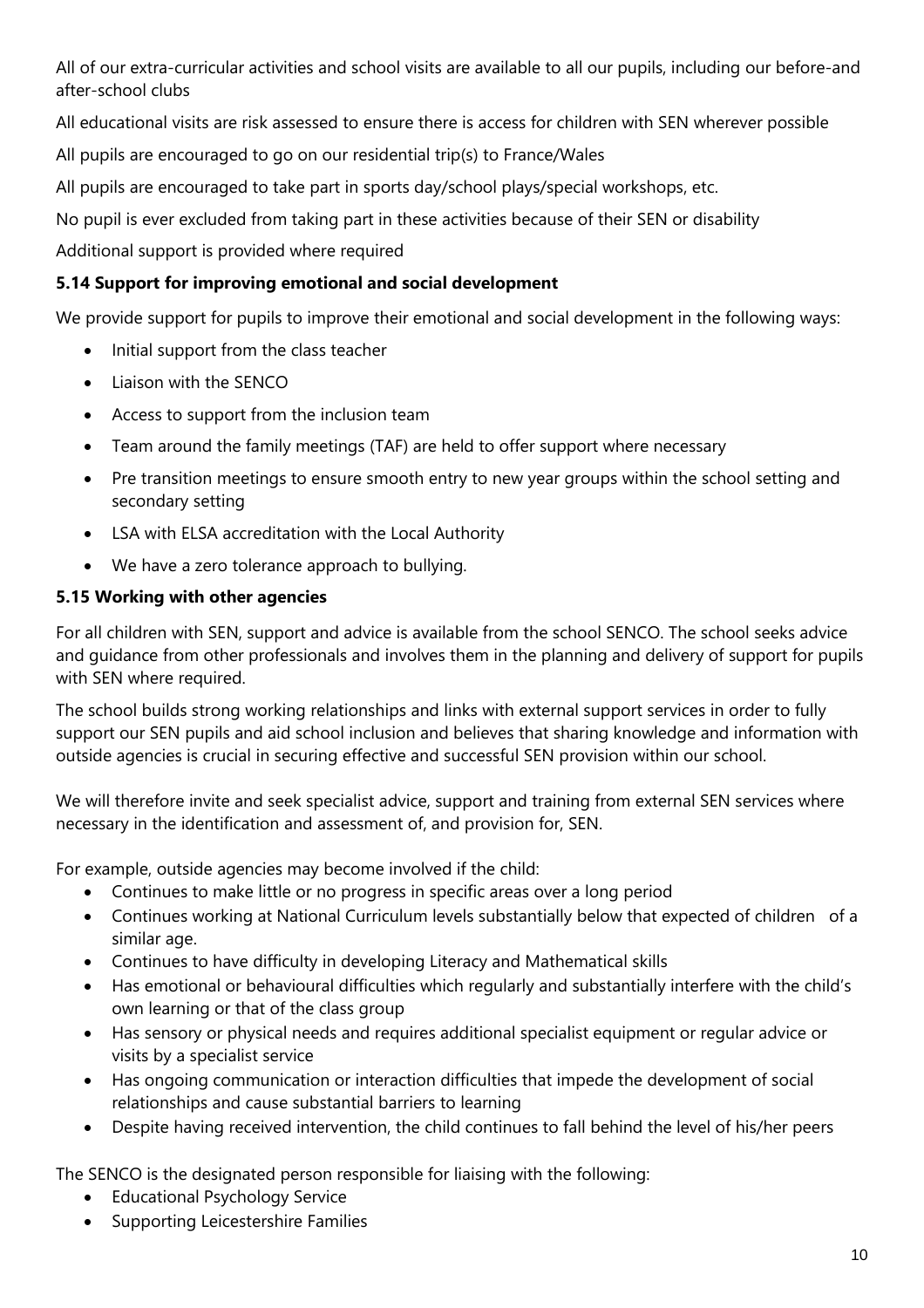- Social Care
- Speech and Language Service
- Specialist Outreach Services e.g. Autism Outreach
- Occupational Therapy
- Physiotherapy
- Education Service for Deaf & Partially Hearing Children
- Child & Adolescent Mental Health Service
- Education Service for Blind & Partially Sighted Pupils
- Community Health Practitioner
- Outreach Forest Way Teaching School Alliance

In cases where a child is under observation or a cause for concern, focused meetings will be arranged with the appropriate agency.

#### **5.16 Working in Partnerships with Parents**

Partnership plays a key role in enabling children and young people with SEN to achieve their potential. Measham CE Primary School believes that a close working relationship with parents is vital in order to ensure:

- Early and accurate identification and assessment of SEN leading to appropriate intervention and provision
- Continuing social and academic progress of children with SEN
- Personal and academic targets are set and met effectively

The class teacher is regularly available to discuss a child's progress or any concerns parents may have and to share information about what is working well at home and school so similar strategies can be used. The SENCO is also available to meet with parents to discuss a child's progress or any concerns.

All information from outside professionals will be discussed with parents with the person involved directly, or where this is not possible, in a report. Individual Education Plans will be reviewed with an invitation for parental involvement each term. A home/school contact book may be used to support communication with parents. The SENCO may also signpost parents of pupils with SEN to the Local Authority where specific advice, guidance and support may be required.

If an assessment or referral indicates that a pupil has additional learning needs, the parents and the pupil will always be consulted with regards to future provision. Parents are invited to attend meetings with external agencies regarding their child, and are kept up to date and consulted on any points of action drawn up in regards to the provision for their child.

#### **5.17 Complaints about SEN provision**

**The school is committed to working in close partnership with all members of the school community. The school places great value on the role which parents and carers can play in supporting children's learning. Staff and governors actively encourage a positive relationship between the school and the families who attend school.** 

Where a parent feels that a situation has not been resolved through contact with the class teacher, they should make an appointment to discuss it with the Headteacher. If the school cannot resolve any complaint or concern itself, the parent will then be referred to the school's complaints policy. The school complaints policy is available on the school website and on request to the school.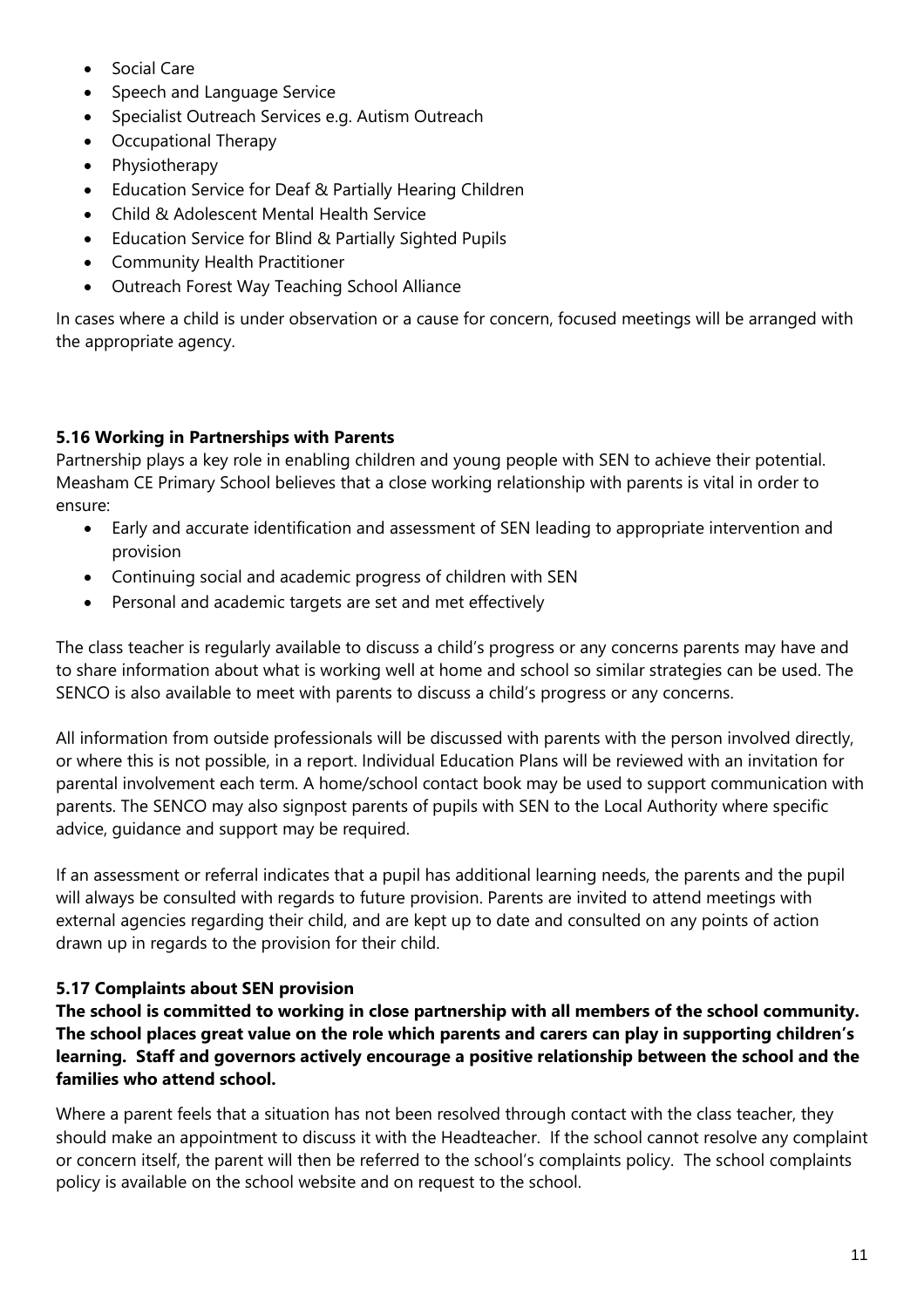The parents of pupils with disabilities have the right to make disability discrimination claims to the first-tier SEND tribunal if they believe that our school has discriminated against their children. They can make a claim about alleged discrimination regarding:

- Exclusions
- Provision of education and associated services
- Making reasonable adjustments, including the provision of auxiliary aids and services

### **5.18 Contact details of support services for parents of pupils with SEN**

Please refer to Leicestershire County Council Local Offer (regulation 3a) on their website for more information

Special Educational Needs and Disability Information, Advice and Support Service (SENDIASS) Leicestershire, is a statutory service. They provide free, impartial and confidential advice and support on all matters relating to SEND, including education, health and social care issues.

We can put you in touch with agencies such as Supporting Leicestershire Families if you feel you would benefit from support at home with your child.

You can speak to the school's Public Health Nurse, Sadie Bailey, who can be contacted on 07520615382

As well as the school's 'Local Offer', the school's website contains a dedicated section devoted to 'Inclusion' with details of our policy for special educational needs, the school's Accessibility Plan and Disability Equality Policy.

#### **5.19 Contact details for raising concerns**

In the first instance, concerns should be addressed to the class teacher.

- The Special Educational Needs Coordinator is Mrs Becca Pope (contact 01530 271019)
- The SEND Governor is Mr Gareth Newman (contact school)

#### **5.20 The local authority local offer**

The SEN Local offer aims to provide information about how we support our pupils who have SEN and disabilities to reach their full potential. The school local offer should be read in conjunction with the Leicestershire Local SEN Offer. A copy of the Leicestershire Local Offer is available on the school website and can be found at: www.leicestershire.gov.uk/local-offer

Our Local Offer is not an exhaustive list of strategies and resources as these will change over time to match the needs of our learners and their families. Measham CE continues to strive for excellence for all pupils including those with SEN.

# **6. Monitoring arrangements**

This policy and information report will be reviewed by the Headteacher **every year**. It will also be updated if any changes to the information are made during the year.

It will be approved by the governing board.

# **7. Links with other policies and documents**

This policy links to our policies on:

- Accessibility plan
- Behaviour